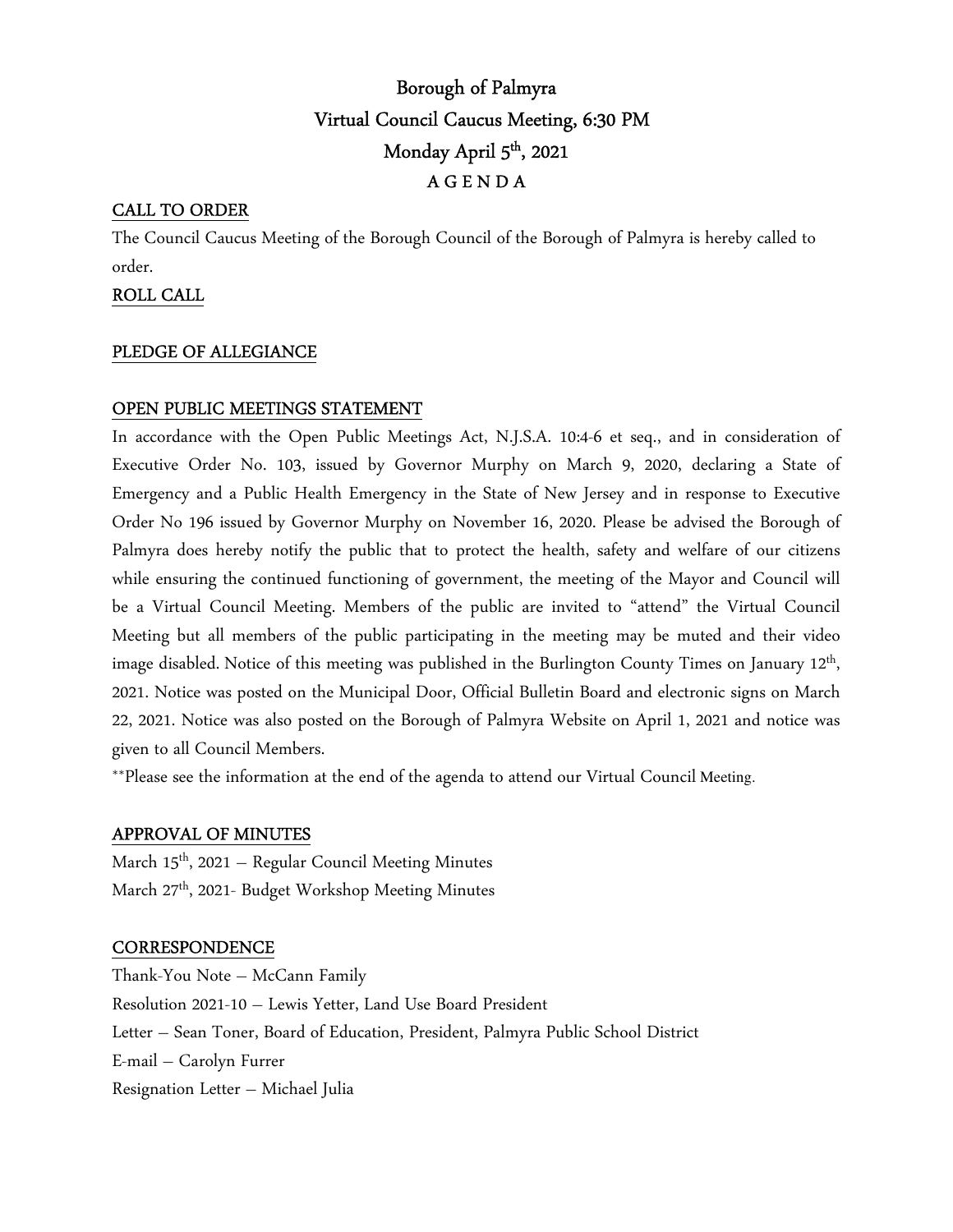#### REDEVELOPMENT

- Rt. 73 South Redevelopment Area- Update
- Outlaw Training & Fitness/620-622 Highland Ave Redevelopment Project Update
- Former Knights of Columbus property Block 80 Lot 6 Update

#### PROFESSINAL UPDATES

William Kirchner, ERI

#### PUBLIC COMMENT

We request those participants wishing to have or make a Public comment, email their questions or comments in advance to Municipal Clerk Rita Jackson at djackson@boroughofpalmyra.com. The opportunity to submit comments prior to meeting expires at 12:00 PM on Monday April 5<sup>th</sup>, 2021. You must include "Meeting Question/ Comment" in the subject line and your name and full address for your comment to be considered valid. Comments submitted in a timely and complete manner will be reviewed and read during the virtual Council Meeting; it may be necessary to follow-up with persons submitting comments at a later date. All comments will become part of the record and included with the Meeting Minutes.

For those choose to "attend" the Virtual Meeting, Mayor Tait will open the meeting to the public for comments. Comments should be limited to no more than (2) two minutes. All comments will become part of the record and included with the Meeting Minutes.

## ORDINANCES ON SECOND READING (Public Hearing)

Ordinance 2021-5 An Ordinance Amending the Borough of Palmyra Land Development Code Section 158-27(B) and the Route 73 South Redevelopment Plan to Permit Administrative Review and Approval of Minor Modifications and/or Field Changes Relating to Previously Approved Site Plans

#### RESOLUTIONS

Resolution 2021-110 thru Resolution 2021-115 will be enacted as a single motion, if either resolution needs additional discussion it will be removed from the consent agenda and voted on separately

Resolution 2021-110, Resolution Authorizing a Refund in the amount of \$2,000.00 for Block 153.07 Lot 1033, 1033 Harbour Drive due to approved Veterans Deduction.

Resolution 2021-111, Resolution Appointing Amy Austin as Captain of the Crossing Guards at the per shift rate of \$18.67

Resolution 2021-112, Resolution Authorizing the Creation of the Plan Endorsement Citizen's Advisory Committee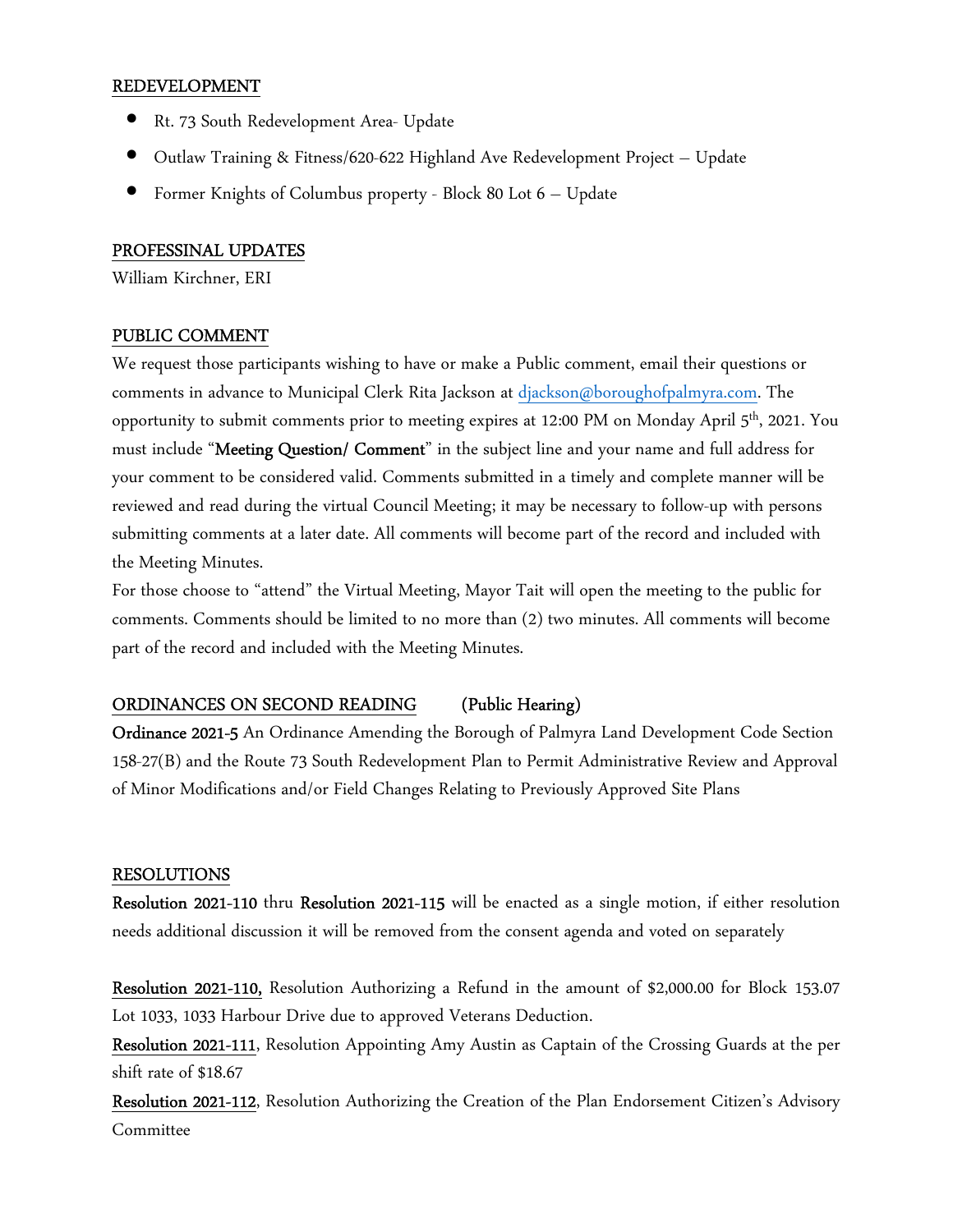Resolution 2021-113, Resolution Authorizing the Execution of a Treatment Work Approval Application and related documents for the TAC-PAL Logistics Center

Resolution 2021-114, Resolution Appointing Colin Macadam as Full-Time Public Works Driver/Laborer and Gardener at the Hourly rate of \$17.50 Effective April 19<sup>th</sup>, 2021 Subject to the terms in the Offer of Employment dated March  $30<sup>th</sup>$ , 2021

Resolution 2021-115, Resolution Appointing Paul Schmidheiser as Full-Time Public Works Driver/Laborer at the Hourly rate of \$16.50 per hour Effective April 19<sup>th</sup>, 2021 Subject to the terms in the Offer of Employment dated March 30<sup>th</sup>, 2021

## COMMUNITY EVENTS

State Street Events

## DISCUSSION ITEMS

- Borough Hall staffing and re-opening to the public COVID-19 Update and Field Usage
- Field usage Ordinance
- Collective Bargaining Agreement with Palmyra Police Association
- American Rescue Plan Act
- Police Department vacancies
- Public Works vacancies
- Purchase Orders Council signature requirement
- Sidewalk/snow & ice removal Ordinance
- Marijuana legalization
- 2020 Road Improvement Program- 2nd Street between Firth Lane and Leconey Avenue
- Riverton Jetter Assistance
- Potholes
- Fire Company Lease
- Sewer lateral responsibility Ordinance and Sewer bills
- Main Harbour Drive Engineering Study
- April- Spring Clean-Up & Earth Day
- Political Signs
- Salaries review Committee
- Sober Living Facilities